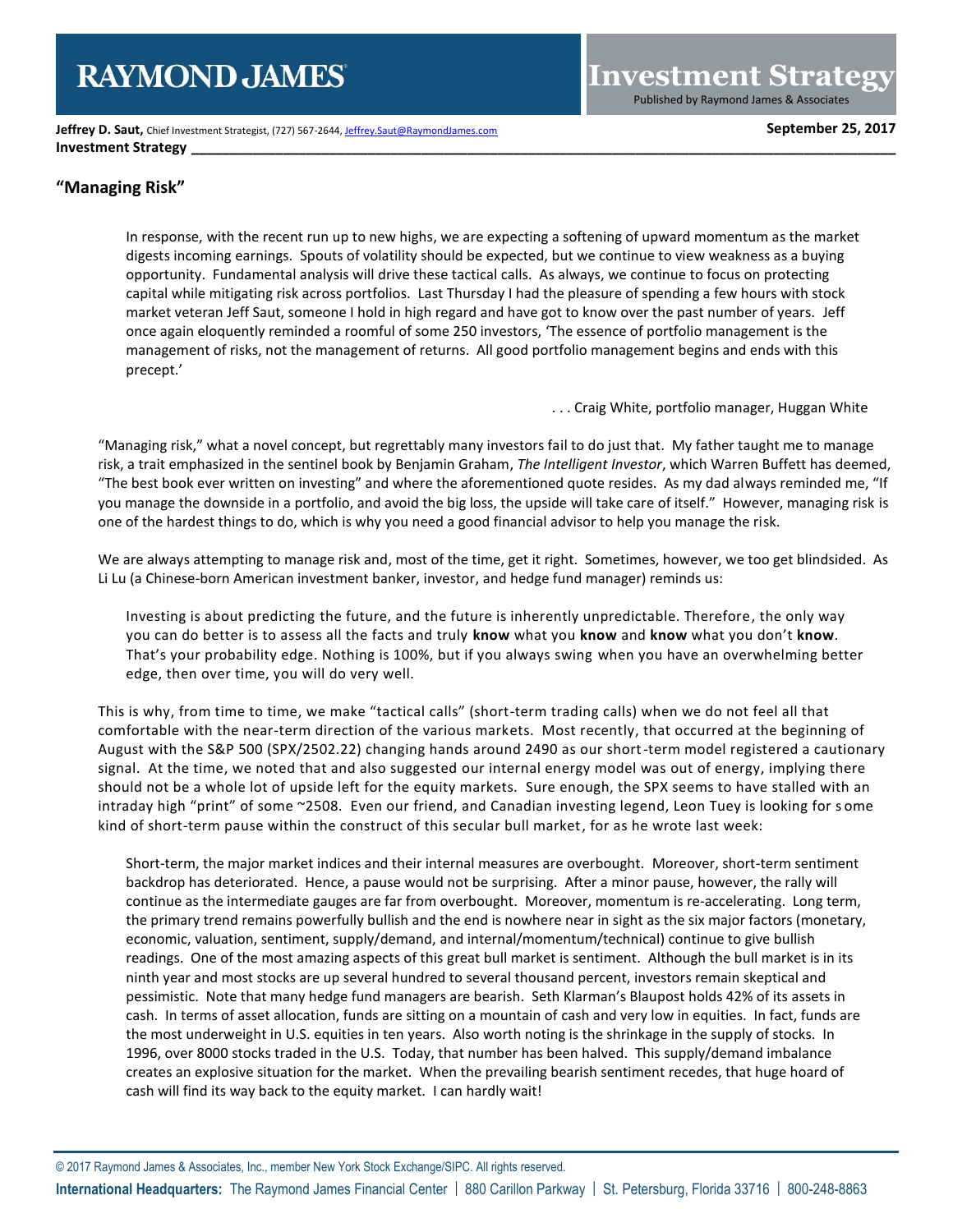In conclusion, evidence continues to suggest that investors are witnessing the biggest bull market on record. The first leg of this great bull market commenced on October 10, 2008 and ended in May 2015. As always, it was driven by an easy/accommodative monetary policy. The second leg commenced in February 2016, which was driven by improving economic conditions caused by the monetary easing of the last 8.5 years. Hence, earnings momentum accelerates. Accordingly, it is always the longest and strongest [segment of a secular bull market]. Investors should emphasize industrials, technology, healthcare, and resource issues and other economy-sensitive areas.

One of the biggest mistakes investors make in a bull market is selling too soon. Accumulate favored areas when they are oversold and hold for the long-term. The time to liquidate is when the Fed starts to tighten meaningfully, i.e., when the Fed drains liquidity from the system; raises the discount rate many times in succession; and inverts the Classic Yield Curve (13-week T-bill Yield vs. the 20-year T-Bond Yield). Do not be distracted by the "noise" and the black headlines.

**The call for this week:** We find Leon's cogent comments timely and are particularly interested in his emphasis on "resource issues", since we have been of the opinion that commodities have bottomed. Most recently, we discussed the Energy sector, because crude oil looks to have broken out to the upside in the charts (see Chart 1 on the following page) with particular interest in the midstream MLPs. Moreover, as we wrote last week:

In June, the three major indices traded out to new all-time highs, and we noted that, every time those indices simultaneously trade to new all-time highs, the SPX had an average 3.8% gain within the next three months nearly 100% of the time. Well, it is nearly three months later and the SPX is better by some 3.8%. Regrettably, we have underplayed that 3.8% rally, because our models went into cautionary mode at the beginning of August. Most recently, our stock market internal energy model telegraphed there just is not a whole lot of upside energy available right here. Then too, the momentum indicator theorizes the odds of a trend reversal are high on a shortterm basis, the breadth indicator is neutral (no trend reversal), and the sentiment indicator is flashing extreme complacency (high degree for a trend reversal). To be sure, our indicators/models are not always right, but they are right a lot more than they are wrong. Sometimes they are early (September 1999 – bear signal, November 2002 – bull signal, November 2007 – bear signal, October 2008 – bull signal, well you get the idea). But just like when flying an airplane in a blackout, you have to trust your instruments. Our "instruments" continue to counsel for caution on a near-term trading basis, and we are titling portfolios accordingly. Longer-term, we remain in a secular bull market that has years left to run.

This morning, North Korea threatens strikes on U.S. mainland in response to DJT's insults; the German election results were worse than expected; we expect a bunch of Fed officials to spout off this week with the Fed quiet period having ended last week; and with the NFL protests, we have now seen the politicization of everything! Nevertheless, the preopening S&P 500 futures are only down 4 points at 5:00 a.m.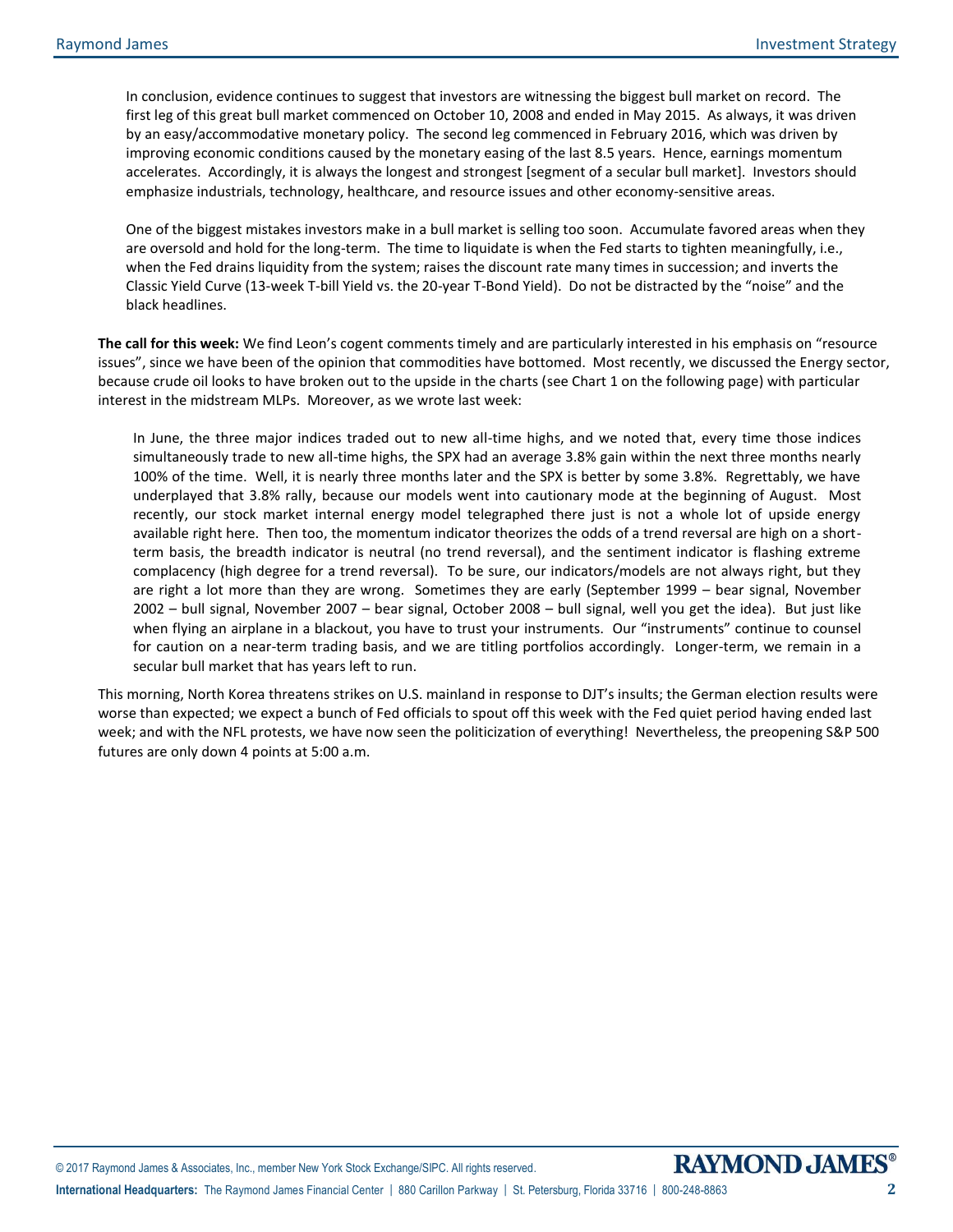# **Chart 1**



Source: FactSet

## **Chart 2**



Source: FactSet

**International Headquarters:** The Raymond James Financial Center | 880 Carillon Parkway | St. Petersburg, Florida 33716 | 800-248-8863 **3**

© 2017 Raymond James & Associates, Inc., member New York Stock Exchange/SIPC. All rights reserved.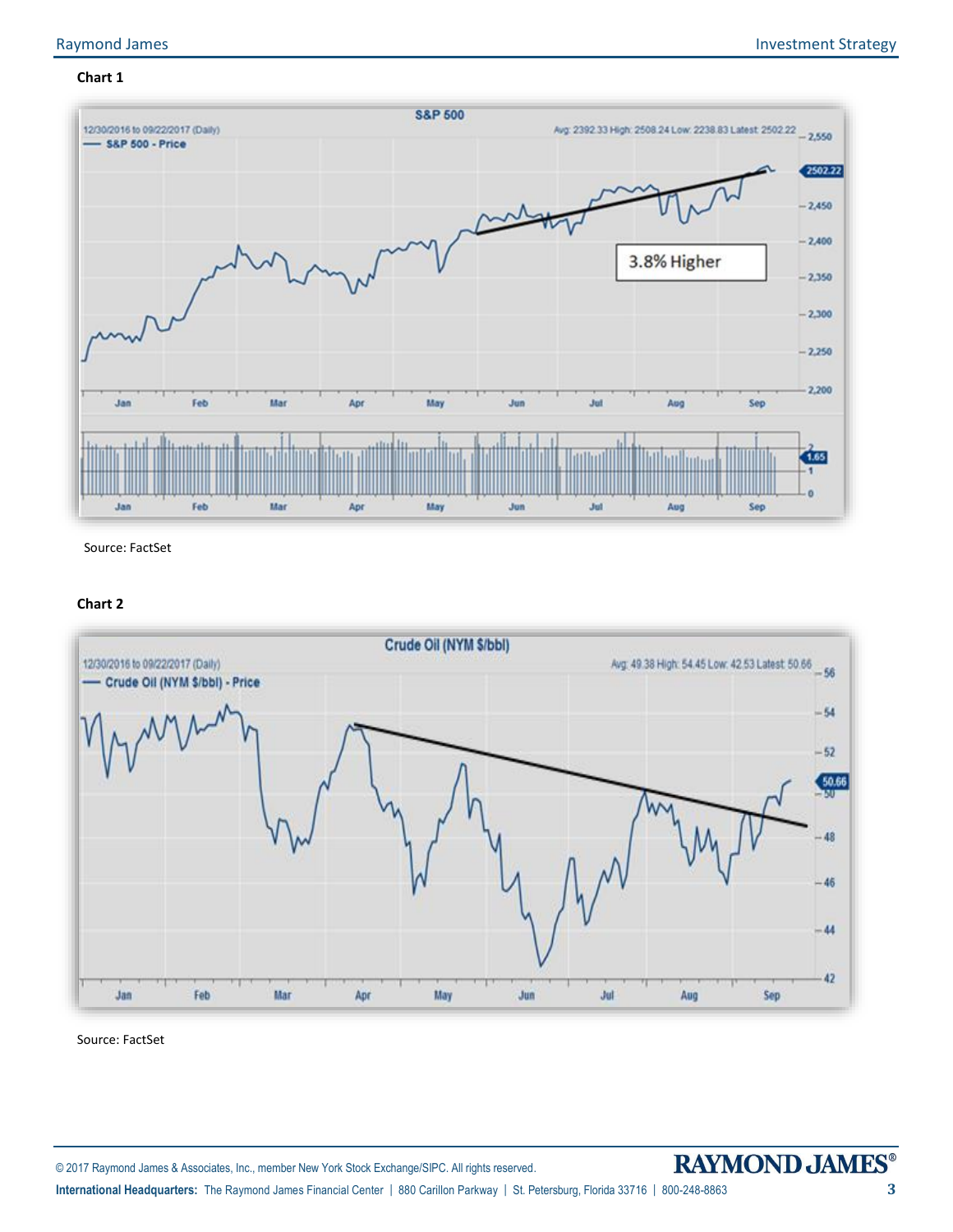# **Important Investor Disclosures**

Raymond James & Associates (RJA) is a FINRA member firm and is responsible for the preparation and distribution of research created in the United States. Raymond James & Associates is located at The Raymond James Financial Center, 880 Carillon Parkway, St. Petersburg, FL 33716, (727) 567-1000. Non-U.S. affiliates, which are not FINRA member firms, include the following entities that are responsible for the creation and distribution of research in their respective areas: in Canada, Raymond James Ltd. (RJL), Suite 2100, 925 West Georgia Street, Vancouver, BC V6C 3L2, (604) 659-8200; in Europe, Raymond James Euro Equities SAS (also trading as Raymond James International), 40, rue La Boetie, 75008, Paris, France, +33 1 45 64 0500, and Raymond James Financial International Ltd., Broadwalk House, 5 Appold Street, London, England EC2A 2AG, +44 203 798 5600.

This document is not directed to, or intended for distribution to or use by, any person or entity that is a citizen or resident of or located in any locality, state, country, or other jurisdiction where such distribution, publication, availability or use would be contrary to law or regulation. The securities discussed in this document may not be eligible for sale in some jurisdictions. This research is not an offer to sell or the solicitation of an offer to buy any security in any jurisdiction where such an offer or solicitation would be illegal. It does not constitute a personal recommendation or take into account the particular investment objectives, financial situations, or needs of individual clients. Past performance is not a guide to future performance, future returns are not guaranteed, and a loss of original capital may occur. **Investors should consider this report as only a single factor in making their investment decision.**

For clients in the United States: Any foreign securities discussed in this report are generally not eligible for sale in the U.S. unless they are listed on a U.S. exchange. This report is being provided to you for informational purposes only and does not represent a solicitation for the purchase or sale of a security in any state where such a solicitation would be illegal. Investing in securities of issuers organized outside of the U.S., including ADRs, may entail certain risks. The securities of non-U.S. issuers may not be registered with, nor be subject to the reporting requirements of, the U.S. Securities and Exchange Commission. There may be limited information available on such securities. Investors who have received this report may be prohibited in certain states or other jurisdictions from purchasing the securities mentioned in this report. Please ask your Financial Advisor for additional details and to determine if a particular security is eligible for purchase in your state.

The information provided is as of the date above and subject to change, and it should not be deemed a recommendation to buy or sell any security. Certain information has been obtained from third-party sources we consider reliable, but we do not guarantee that such information is accurate or complete. Persons within the Raymond James family of companies may have information that is not available to the contributors of the information contained in this publication. Raymond James, including affiliates and employees, may execute transactions in the securities listed in this publication that may not be consistent with the ratings appearing in this publication.

Raymond James ("RJ") research reports are disseminated and available to RJ's retail and institutional clients simultaneously via electronic publication to RJ's internal proprietary websites [\(RJ Investor Access](https://urldefense.proofpoint.com/v2/url?u=https-3A__investoraccess.rjf.com_&d=CwMFAg&c=Od00qP2XTg0tXf_H69-T2w&r=rNefLiWFkSilhqVDo70w43i53TsltTjCWk3T7beArK4&m=PC3IXwh9yes797fhP8lxVmKOzaJCoi7yXoDL8EwSFBo&s=y3WQdEai7OJL0j0ejHq1auUdg8kPQfDCBMkmD2HMOkE&e=) [& RJ Capital Markets\)](https://urldefense.proofpoint.com/v2/url?u=https-3A__www.rjcapitalmarkets.com_Logon_Index&d=CwMFAg&c=Od00qP2XTg0tXf_H69-T2w&r=rNefLiWFkSilhqVDo70w43i53TsltTjCWk3T7beArK4&m=PC3IXwh9yes797fhP8lxVmKOzaJCoi7yXoDL8EwSFBo&s=mLGRTdxZ5EwPQ9maeBsF0fvXad1Tt0SL_21LNPN2LVA&e=). Not all research reports are directly distributed to clients or third-party aggregators. Certain research reports may only be disseminated on RJ's internal proprietary websites; however such research reports will not contain estimates or changes to earnings forecasts, target price, valuation, or investment or suitability rating. Individual Research Analysts may also opt to circulate published research to one or more clients electronically. This electronic communication distribution is discretionary and is done only after the research has been publically disseminated via RJ's internal proprietary websites. The level and types of communications provided by Research Analysts to clients may vary depending on various factors including, but not limited to, the client's individual preference as to the frequency and manner of receiving communications from Research Analysts. For research reports, models, or other data available on a particular security, please contact your RJ Sales Representative or visit [RJ Investor Access](https://urldefense.proofpoint.com/v2/url?u=https-3A__investoraccess.rjf.com_&d=CwMFAg&c=Od00qP2XTg0tXf_H69-T2w&r=rNefLiWFkSilhqVDo70w43i53TsltTjCWk3T7beArK4&m=PC3IXwh9yes797fhP8lxVmKOzaJCoi7yXoDL8EwSFBo&s=y3WQdEai7OJL0j0ejHq1auUdg8kPQfDCBMkmD2HMOkE&e=) o[r RJ Capital Markets.](https://urldefense.proofpoint.com/v2/url?u=https-3A__www.rjcapitalmarkets.com_Logon_Index&d=CwMFAg&c=Od00qP2XTg0tXf_H69-T2w&r=rNefLiWFkSilhqVDo70w43i53TsltTjCWk3T7beArK4&m=PC3IXwh9yes797fhP8lxVmKOzaJCoi7yXoDL8EwSFBo&s=mLGRTdxZ5EwPQ9maeBsF0fvXad1Tt0SL_21LNPN2LVA&e=)

Additional information is available on request.

**Simple Moving Average (SMA)** - A simple, or arithmetic, moving average is calculated by adding the closing price of the security for a number of time periods and then dividing this total by the number of time periods.

**Exponential Moving Average (EMA)** - A type of moving average that is similar to a simple moving average, except that more weight is given to the latest data.

**Relative Strength Index (RSI)** - The Relative Strength Index is a technical momentum indicator that compares the magnitude of recent gains to recent losses in an attempt to determine overbought and oversold conditions of an asset.

International securities involve additional risks such as currency fluctuations, differing financial accounting standards, and possible political and economic instability. These risks are greater in emerging markets.

Small-cap stocks generally involve greater risks. Dividends are not guaranteed and will fluctuate. Past performance may not be indicative of future results.

*Investors should consider the investment objectives, risks, and charges and expenses of mutual funds and exchange-traded funds carefully before investing. The prospectus contains this and other information about mutual funds and exchange -traded funds. The prospectus is available from your financial advisor and should be read carefully before investing.*

**Not approved for rollover solicitations.**



**International Headquarters:** The Raymond James Financial Center | 880 Carillon Parkway | St. Petersburg, Florida 33716 | 800-248-8863 **4**

© 2017 Raymond James & Associates, Inc., member New York Stock Exchange/SIPC. All rights reserved.